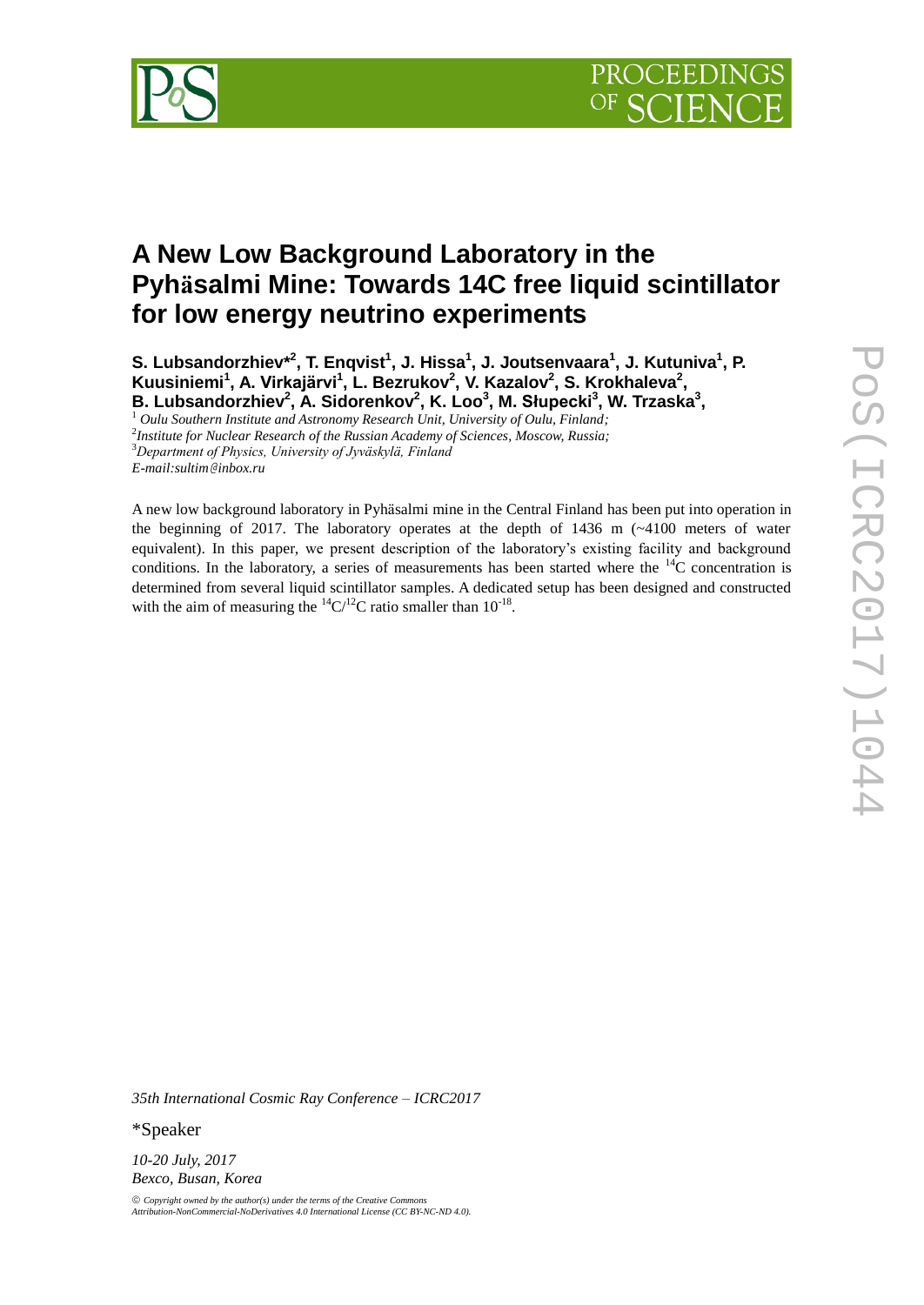## **1. Introduction**

The Pyhäsalmi mine is located in the Central Finland. The maximum depth of the mine is  $\sim$ 1440 m corresponding to  $\sim$ 4100 meters of water equivalent (m.w.e.). There is well developed infrastructure in and around the mine. High quality high ways and railroads connect the site with international airports in Helsinki and Oulu. The geographical location and transverse section of the mine are shown in Fig. 1a and b respectively. It takes half an hour to reach the deepest point from the surface by ven very heavy trucks using 11 km long decline or just 3 minutes by a hoist capable transporting  $\sim$  21 tons of ore or 20 persons. At the deepest point there is also high quality communication system (fiber optics, mobile phone network).

The foregoing put the mine into excellent position to host large-scale astroparticle experiments. Indeed, the site has been under intense discussions connected with a number of astroparticle physics experiments- LAGUNA long base line experiment and LENA multi-purpose low energy neutrino project.



Figure 1. Pyhasalmi mine – a) geographical location; b) transverse section/

Presently a collaboration of several Finnish and Russian universities and institutions are running the EMMA experiment [1, 2], which is located in the mine at relatively shallow depth of 85 m (~240 m.w.e.). The experiment measures muon multiplicities of extensive air showers trying to study mass composition of primary cosmic rays around the "knee" region  $({\sim}5{\times}10^{15} \text{ eV})$ .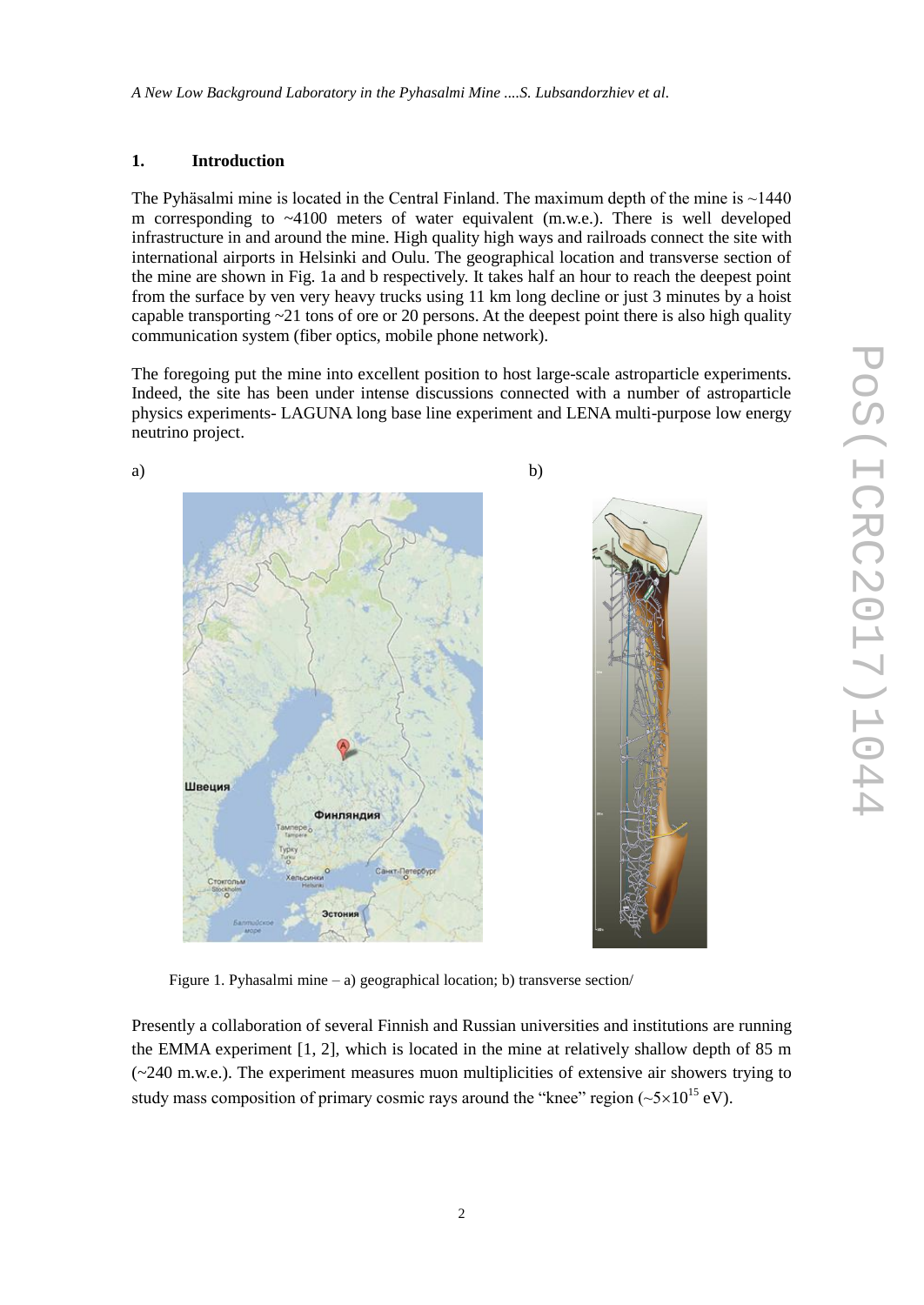#### **2**. **Facility of a new low background laboratory in the Pyhasalmi mine.**

In parallel to the EMMA experiment several years ago, we started to develop a low background laboratory in the big cavity at the depth of  $1436$  m ( $\sim$ 4100 m.w.e.). The laboratory is provided with air ventilation, electricity and connected with the surface laboratory via optical fibre. A photograph of the new low background laboratory is shown in Fig. 2.



Figure 2. Pyhasalmi mine

The radon content in the laboratory is at the level of less than 20  $Bq/m<sup>3</sup>$ . Radioactive background of surrounding rock is the following:

<sup>238</sup>U  $\leq$  (7.8±0.3) $\times$ 10<sup>-8</sup> g/g <sup>232</sup>Th  $\leq$  (7.6±1.5)×10<sup>-8</sup> g/g  $^{40}$ K  $\leq$  (1.69±0.02)×10<sup>-7</sup> g/g

The rock activity measurements were done at the Baksan low background laboratory. The depth intensity curve measured at different depths in the mine is presented in Fig. 3 [3]. The muon flux at the depth of 1390 m, slightly above the low background laboratory is

 $F = (1.1 \pm 0.1) \times 10^{-4}$  m<sup>-2</sup> s<sup>-1</sup> [3].

The new laboratory operation started with measurements of concentration of  $^{14}C$  isotope in liquid scintillators.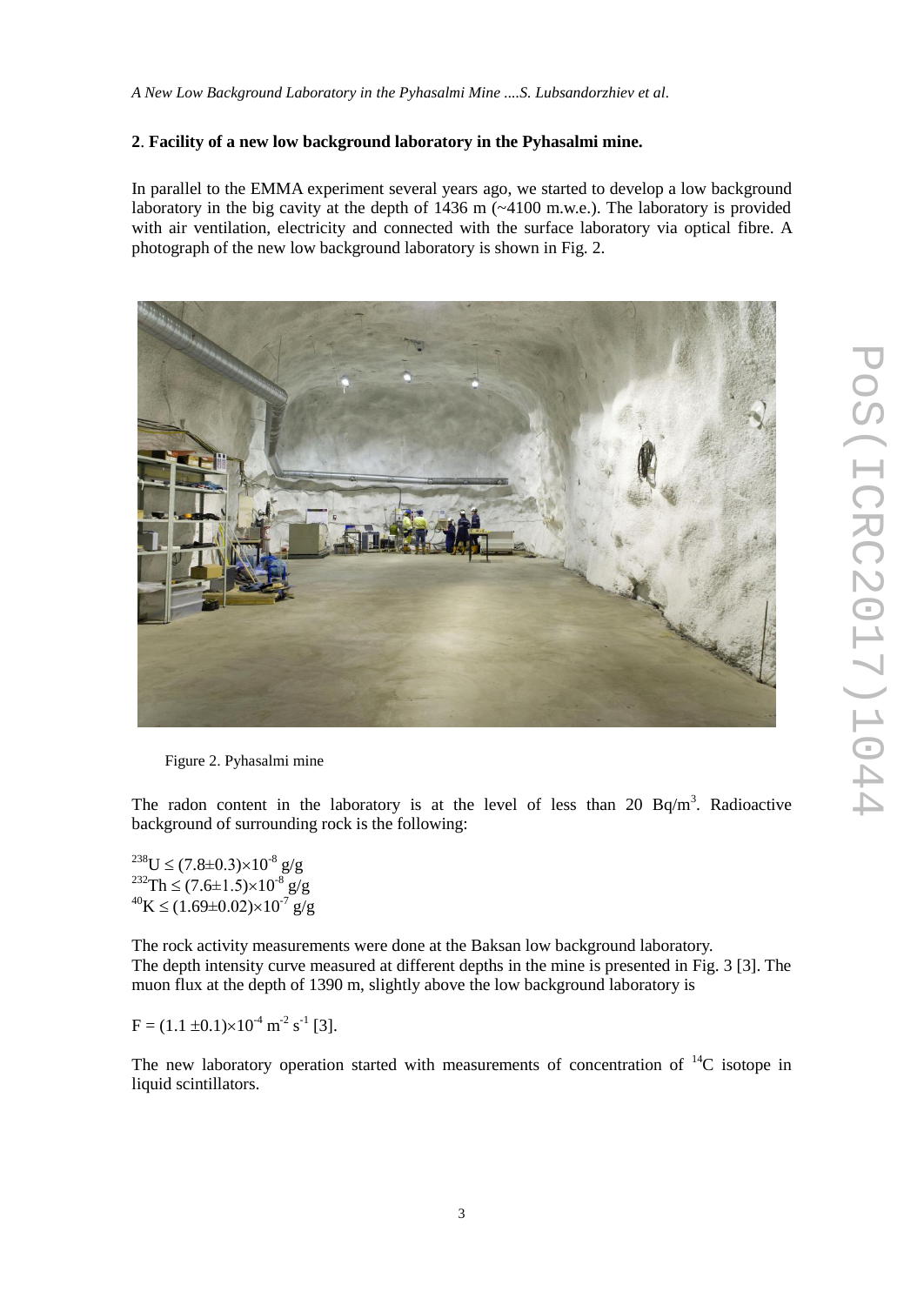

Figure 3. Depth-intensity curve measured in the Pyhasalmi mine [3]

## **3. Measurements of <sup>14</sup>C/ <sup>12</sup>C ratio in liquid scintillators**

The intrinsic  $14C$  content in liquid solvents is the main source of background at very low energies in high-purity liquid scintillation detectors. <sup>14</sup>C concentration values measured in a number of liquid organic solvents are presented in Tab. 1 for scintillators based on PC (Pseudocumene; C9H12), PXE (Phenylxylylethane; C16H18) and Dodecane (C12H26). So far there are no published data for the  $14^{\circ}$ C concentration measurements in LAB (Linear alkylbenzene; C6H5CnH2n+1, n=10÷16) which is presently the most actively used solvent for liquid scintillator being under development for large-scale detectors of low energy neutrinos like SNO+ and JUNO.

| Table 1                                           |                                     |                     |                         |
|---------------------------------------------------|-------------------------------------|---------------------|-------------------------|
| <sup>14</sup> C concentration $(\times 10^{-18})$ | Liquid scintillator $\&$ Experiment |                     | Reference               |
|                                                   | fluor                               |                     |                         |
| $1.94 \pm 0.09$                                   | $PC+PPO$                            | <b>Borexino CTF</b> | $\overline{A}$          |
| $9.1 \pm 0.4$                                     | $PXE+p-Tp+\beta-MSB$                | Borexino CTF        | $\overline{\mathbf{5}}$ |
| $3.98 \pm 0.94$                                   | PC-Dodecane+PPO                     | KamLAND             | 6                       |
| $12.6 \pm 0.4$                                    | $PXE + PPO$                         | Dedicated set-      |                         |
|                                                   |                                     | up                  |                         |

The end-point energy  $(Q_\beta)$  of the <sup>14</sup>C  $\beta$ -decay spectrum is relatively low,  $Q_\beta=156$  keV. Therefore, the detector counting rate due to  ${}^{14}C$   $\beta$ -decay could be simply lowered by setting the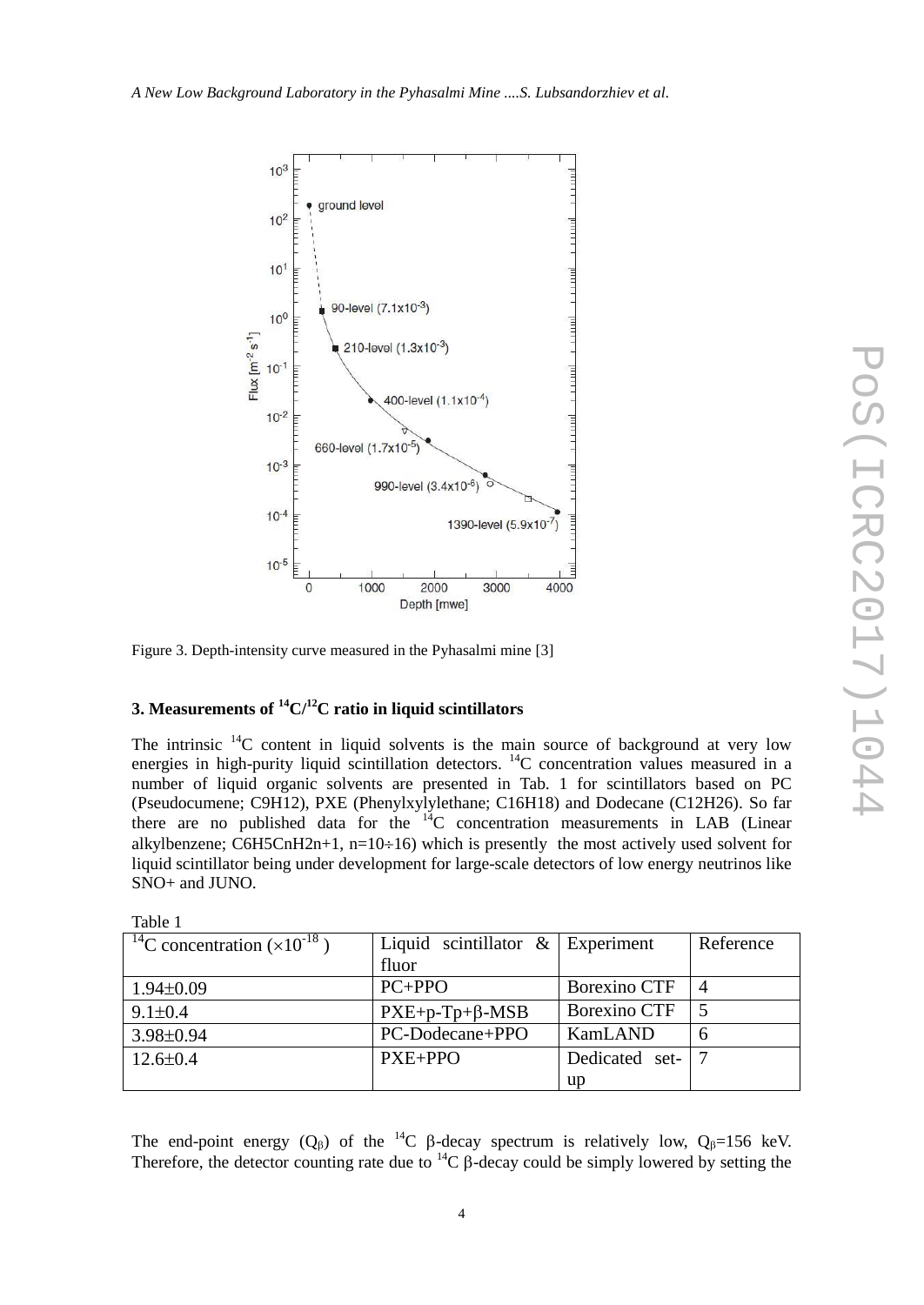appropriate threshold energy. Nevertheless, unfortunately, too high concentration of  ${}^{14}C$  in the liquid scintillator may results in the effect of pile-ups of pulses. For instance, in the Borexino detector at Gran Sasso, Italy, the trigger rate is largely dominated by the  $^{14}$ C isotope [8] (with the <sup>14</sup>C/<sup>12</sup>C ratio of  $\approx 2 \times 10^{-18}$ ).

Based on the analysis of the  ${}^{14}C/{}^{12}C$  ratio in liquid scintillators produced using derivatives from old deep oil and gas fields [9], it is believed that values of  $^{14}$ C content lower than 10<sup>-18</sup> should be achievable if the source is carefully chosen. The contamination from the reaction  ${}^{14}N(n; p) {}^{14}C$  is expected to be the main source of  ${}^{14}C$  also deep underground but in this case neutron flux is produced by U and Th decay chains. A dedicated campaign has been started to measure the  ${}^{14}C$ concentration in several liquid scintillator samples (based on oil, gas and coal derivatives of different locations) with the goal to find samples with  $^{14}$ C concentrations smaller than 10<sup>-18</sup>. Careful measurements of  ${}^{14}C$  concentrations are presently ongoing simultaneously with essentially similar set-ups and rock overburden, in two deep underground laboratories: in the Baksan Neutrino Observatory, Russia [10] and in the new low background laboratory in the Pyhäsalmi Mine [11].

The Accelerator Mass Spectroscopy (AMS) method [12] is capable to measure isotopes concentrations at the level of  $10^{-15}$ . To study the  $^{14}$ C concentration in liquid scintillators at the level lower than 10<sup>-15</sup> a dedicated experimental set-up has been developed, Fig. 4a. The central part of the detector set-up of the present work consists of two low background PMTs (3" ET 9302B), Fig. 4c, two acrylic light guides and a quartz vessel of 1.6 litres, Fig. 4c. The vessel and light guides are wrapped by VM2000 high reflective foil.



a) b) c)





Figure 4. A dedicated set-up for measurements of 14C concentration in the Pyhäsalmi mine.

The shielding against  $\gamma$  and neutron background is implemented using thick layers (10÷15 cm) of copper and lead around the central part. Paraffin layer (approximately 10 cm, as the outer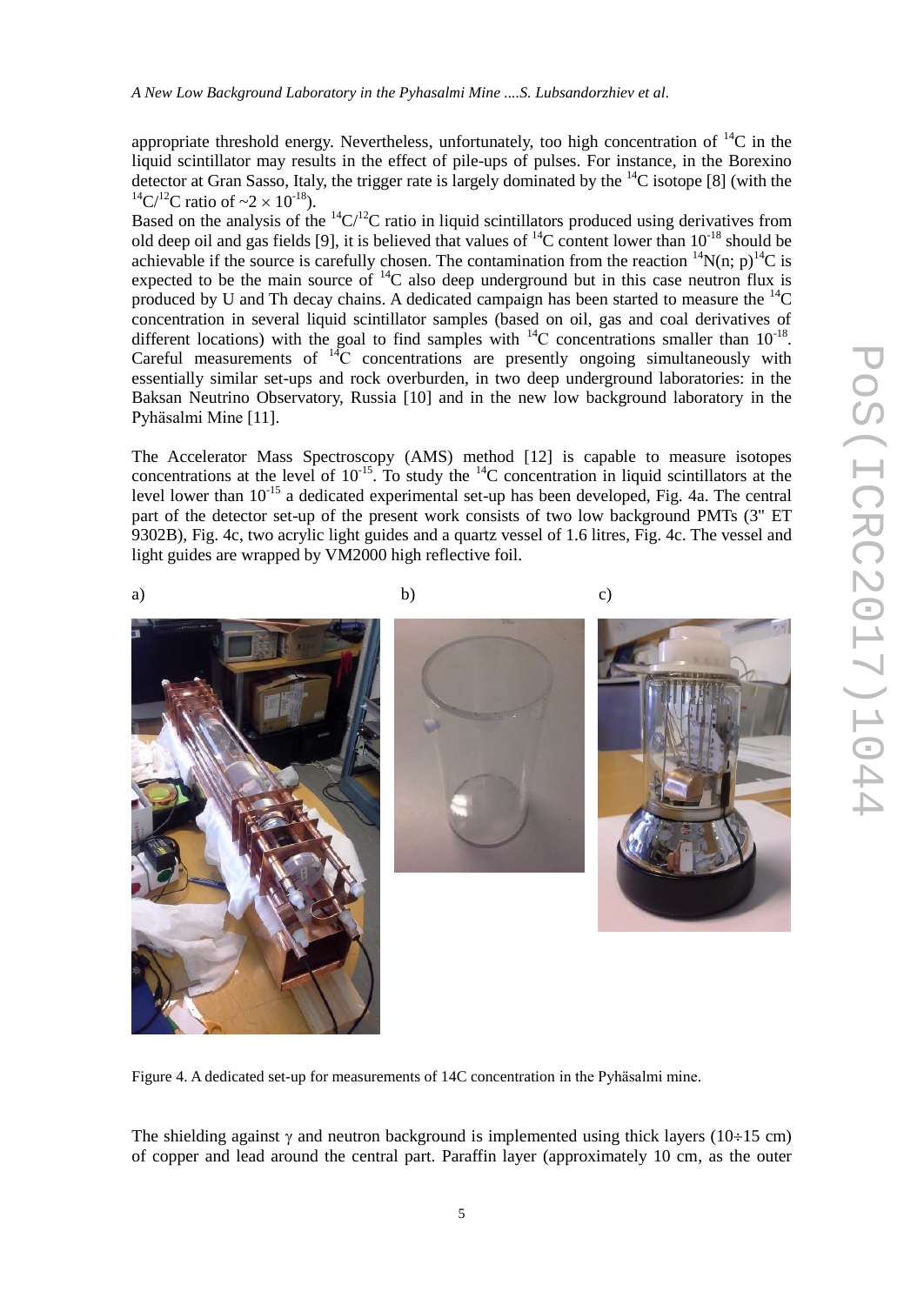layer) may also be used to thermalize neutrons from the surrounding rock. The central part of the set-up is flushed with nitrogen to reduce the background from radon. The DAQ is developed using the DRS4 evaluation board (V5) [13] which is based on the DRS4 Switched Capacitor Array chip designed at the Paul Scherrer Institute, Villigen, Switzerland. Output signals of the two PMTs are fed directly to the inputs of the DRS4 board, which is connected to the DAQ Laptop via an USB connector. The DRS4 digitizes the pulse waveform in 10-bits range with 0.2 ns step and with the maximum sampling rate of 5 GS/s. Two channel high voltage power supply module NHQ 203M HV produced by *iseg*, Germany, is used to power the PMTs.

The PMTs radioactive background levels were measured also at the Baksan low background laboratory and their values are the following:

 $^{238}U \le 220$  mBq/PMT  $232$ Th  $\leq$  24 mBq/PMT  $^{40}K \leq 400$  mBq/PMT

Solvents of the liquid scintillator samples are purified by standard means using  $A_1O_3$  column and they are mixed with  $\sim$ 3 g/l of PPO and bubbled with nitrogen to remove oxygen. The purification process is currently performed at the room atmosphere. A special purification system where the full process could be performed in a nitrogen atmosphere is presently under development. The energy calibration of the whole set-up is carried out using a number of  $\gamma$ -ray radioactive sources and finding the position of their Compton edges or the full absorption peak at low energies (~100 keV).  ${}^{57}Co$ ,  ${}^{109}Cd$ ,  ${}^{133}Ba$ ,  ${}^{137}Cs$  and  ${}^{241}Am$  sources are currently used in calibration measurements.



Figure 5. Shielding of the set-up for measurements of 14C concentration.

The calibration of 3-inch ET9302B photomultiplier tubes has been carried out in the laboratory with a fast blue LED light source. In the data processing, the digitized waveforms of the PMT signals are analyzed and the signal waveforms are used to suppress  $\alpha$ -particles and neutron